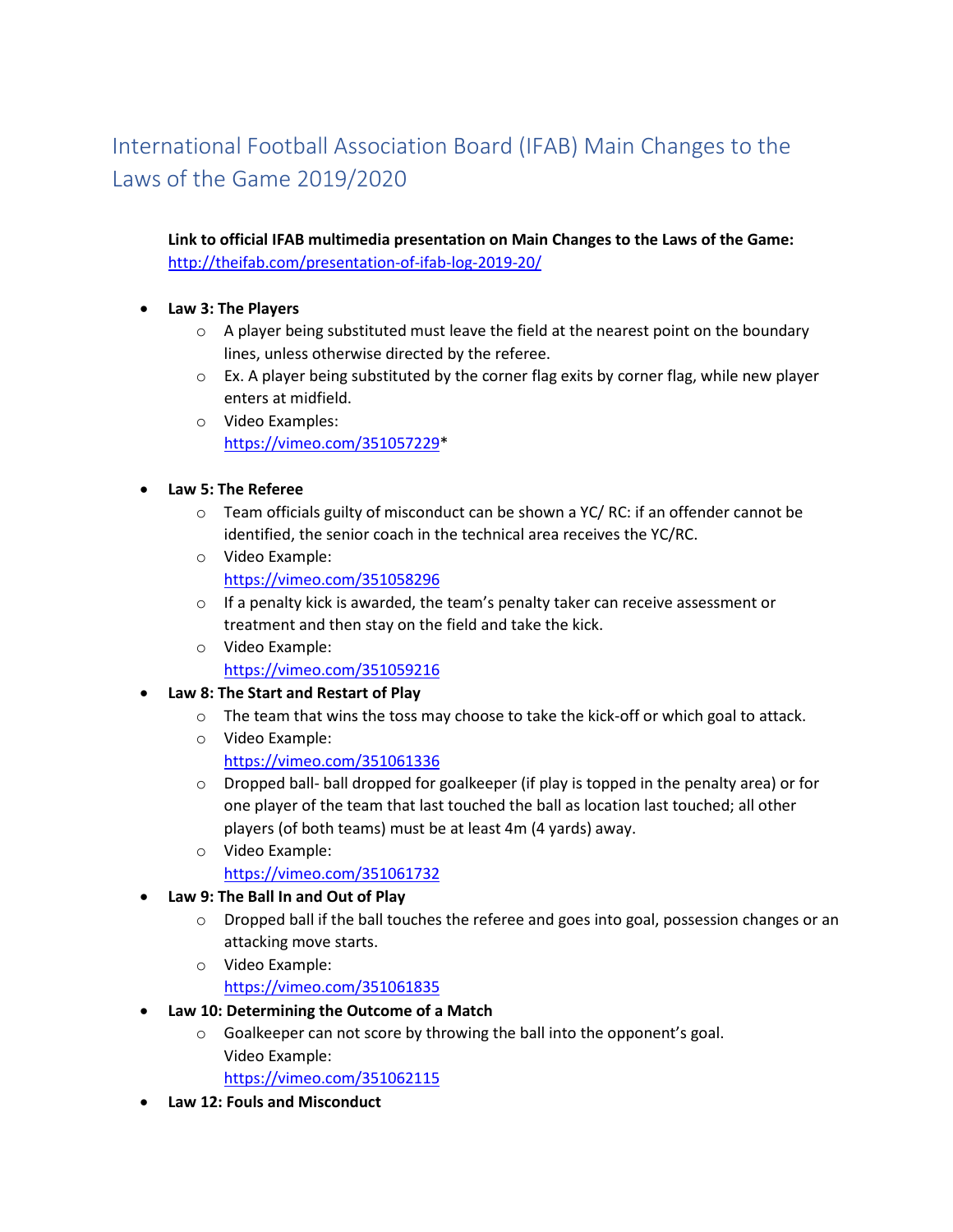- o Handling the ball: It is an offense if a player:
	- Deliberately touches the ball with their hand/arm
	- Gains possession/ control of the ball after it has touched their hand and then
		- Scores in the opponent's goal
		- Creates a goal-scoring opportunity
		- Scores in the opponent's goal directly from their hand/arm even if accidental.
	- An offence I a player touches the ball with their hand/arm when
		- Their hand/arm made their body bigger
		- The hand/arm is above/beyond their shoulder level
		- Not an offence if:
			- Directly from the player's own head or body (including the foot)
			- If the hand/arm is close to the body and does not make the body bigger
			- When a player falls and the hand is between body and the ground to support the body, but not extended laterally or vertically from the body
	- **If after a throw- or deliberate pass from team-mate the goalkeeper** unsuccessfully kicks or tries to kick the ball to release it into play, the goalkeeper then can handle the ball
	- Referee can delay issuing a YC/RC until the next stoppage if the non-offending team takes a free kick and creates a goal-scoring opportunity.
	- The Yellow card for an "illegal" goal celebration remains if the goal is disallowed.
	- All verbal offences are punished with an indirect free kick.
- o Video Examples:

<https://vimeo.com/351063618> <https://vimeo.com/351065698>

# • **Law 13: Free Kicks**

- $\circ$  For defending team free kicks in their penalty area, the ball is in play once it is kicked and clearly moves, the ball does not have to leave the penalty area.
- o Video Example: <https://vimeo.com/351066126>
- $\circ$  When there is a defensive wall of at least 3 players, all attacking team players must be at least 1 meter from the wall. Indirect Field Kick if they encroach.
- o Video Example: <https://vimeo.com/351066411>

# • **Law 14: The Penalty Kick**

- o Goalposts, crossbar and nets must not be moving when a penalty is taken.
- $\circ$  When the ball is kicked, the defending goalkeeper must have at least part of one foot on or in line with the goal line.
- o Video Example: <https://vimeo.com/351067372>
- **Law 15: The Throw In**
	- $\circ$  Opponents must be at least 2 meters from the point of throw in on the touchline, even if the thrower is back from the line.